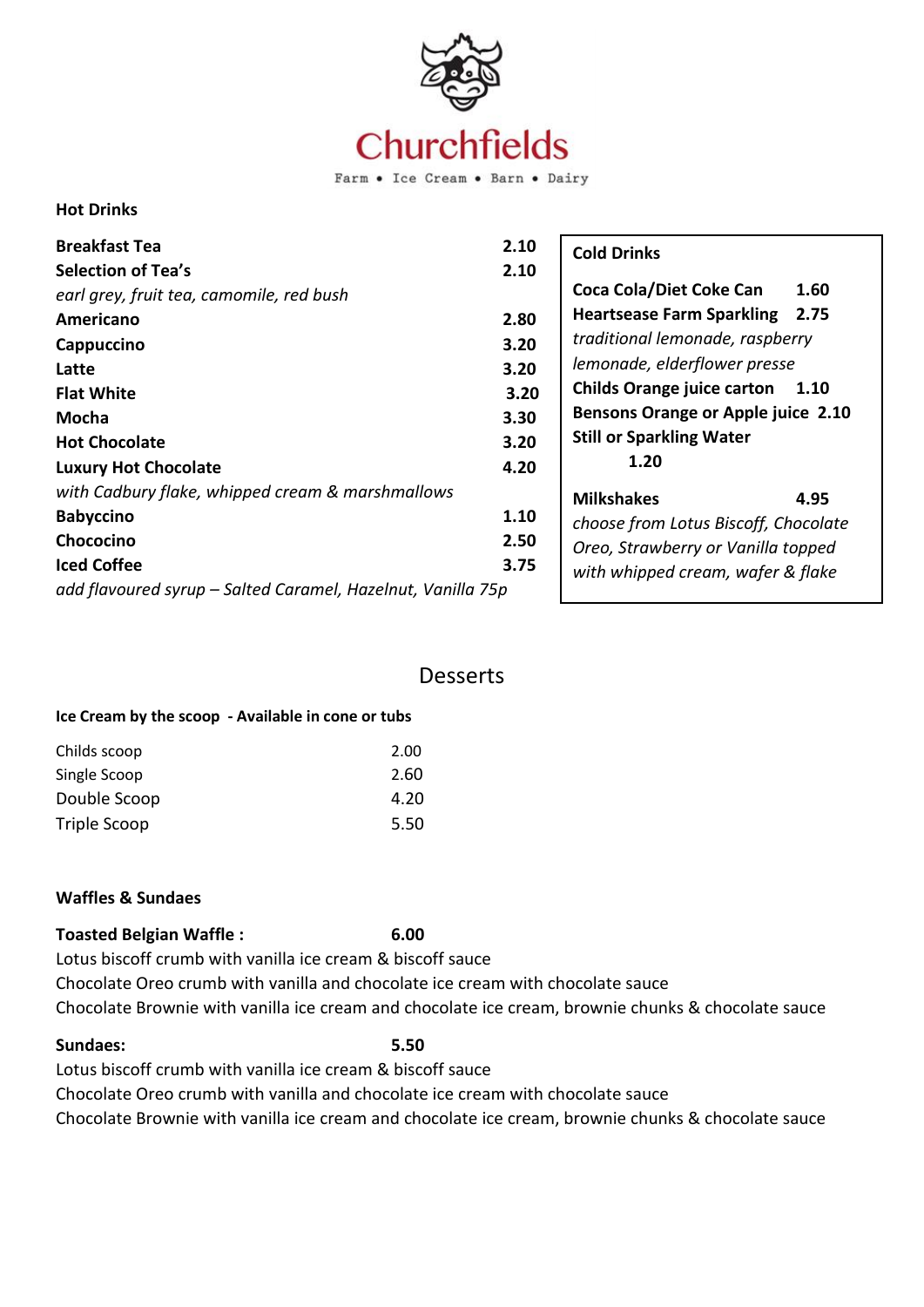

Please feel free to order using our new QR Code by scanning the code on your table, drinks & food will then be brought to your table.

Alternatively, you can order with a member of our team from your table, just give us a wave or order at the counter

## Here at Churchfields we pride ourselves in using local and fresh produce, which is why we use only the best Bacon from Bromsgrove butcher The Butcheress!

# Breakfast Menu

*Served till 11:30am*

| <b>Farmer's Breakfast</b><br>Smoked bacon, local pork sausage, free-range egg, baked beans, butchers black pudding, grilled<br>tomato & hash brown | 8.50 |
|----------------------------------------------------------------------------------------------------------------------------------------------------|------|
| <b>Gardener's Breakfast</b><br>Vegetarian sausages, free range egg, baked beans, tomato & hash brown                                               | 8.50 |
| <b>Bacon or Sausage Bap</b><br>Smoked bacon or pork sausage served on brioche bun<br>Add a Fried egg 50p                                           | 3.50 |
| <b>Veggie Sausage Bap</b><br>Vegetarian sausage served on brioche bun                                                                              | 3.50 |
| <b>Classic Beans on Toast</b>                                                                                                                      | 3.50 |
| <b>Little Farmers Breakfast</b><br>Smoked bacon, local pork sausage, baked beans & free range egg                                                  | 4.95 |
| <b>Little Gardeners Breakfast</b><br>vegetarian sausage, free range egg, hash brown & baked beans                                                  | 4.95 |
| <b>Toast &amp; Butter</b><br>Add jam 50p                                                                                                           | 2.50 |
| <b>Toasted Teacake &amp; butter</b><br>Add jam 50p                                                                                                 | 2.50 |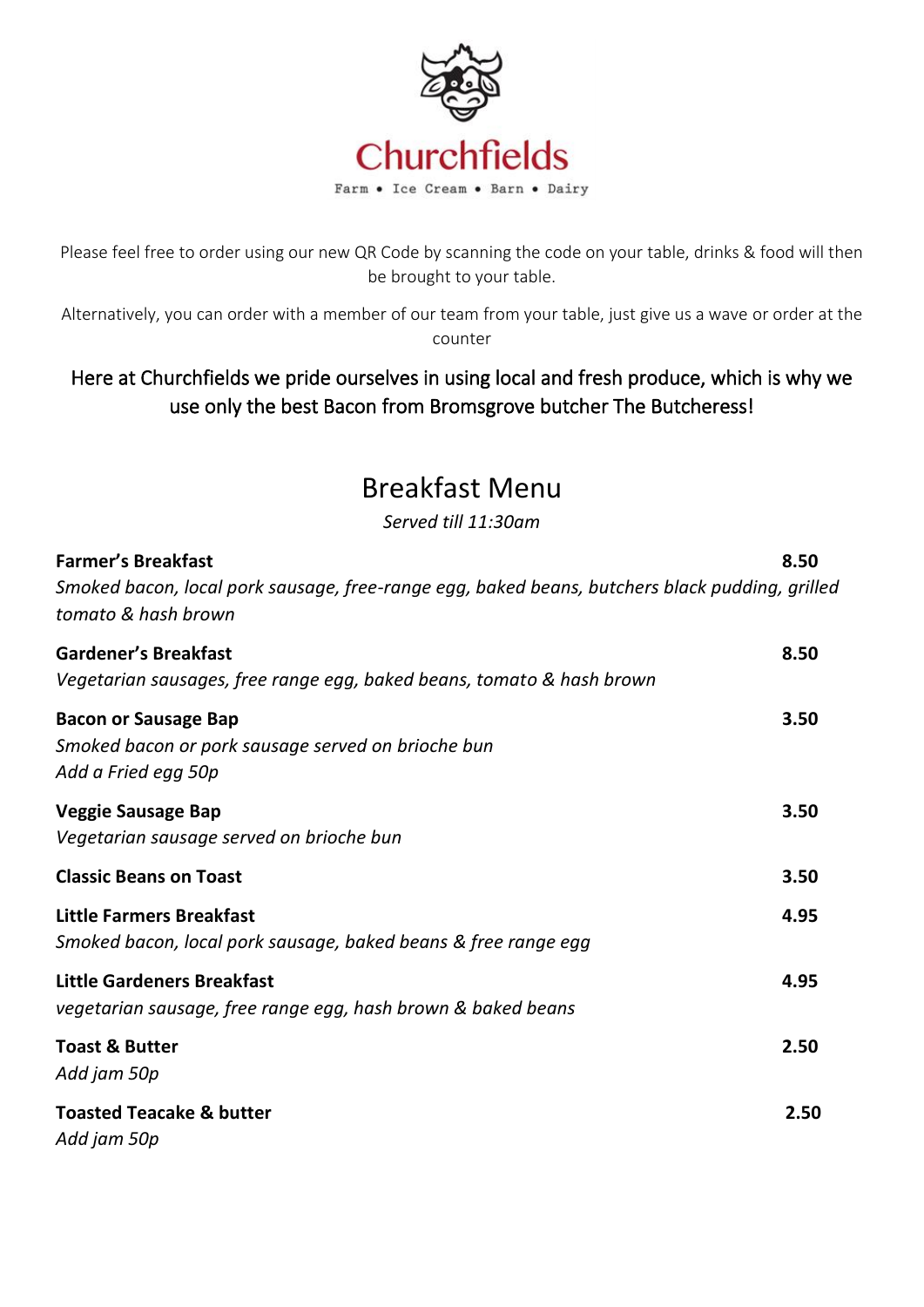

Farm . Ice Cream . Barn . Dairy

**Served till 12 Midday – 3pm**

\_\_\_\_\_\_\_\_\_\_\_\_

# Churchfields Beef

 $\frac{1}{2}$ 

| All of the Beef available at Churchfields is home reared & grass fed.                                          |
|----------------------------------------------------------------------------------------------------------------|
| Our cattle graze along the river Salwarpe and not only does our Beef taste great its giving our local wildlife |
| a helping hand to.                                                                                             |
| Our Cattle graze the wild meadows at Coney Meadow helping The Canal and River Trust keeping                    |
| brambles at bay.                                                                                               |
|                                                                                                                |

## Lunch Menu

**Churchfields Beef Burger (gfo) 10.50**  *Churchfields beef patty, served on brioche bun with lettuce, tomato, onion & served with seasoned skin on fries.* 

| Veggie Bad Boy Burger (v)<br>Vegetarian bean burger served on brioche bun with lettuce, tomato, onion & seasoned skin on fries.                         | 9.95  |
|---------------------------------------------------------------------------------------------------------------------------------------------------------|-------|
| <b>Chicken Breast Burger (gfo)</b><br>Seared Chicken breast served on brioche bun with lettuce, tomato, onion & seasoned skin on fries.                 | 9.95  |
| <b>Beer Battered Cod &amp; Skin on Fries</b><br>Served with garden peas & homemade tartare sauce                                                        | 10.95 |
| Classic Ham & Eggs (gf)<br>Honey & mustard glazed ham served with free range eggs, skin on fries & garden peas                                          | 9.95  |
| Sweet Potato & Red Lentil Dhal (v)<br>Spiced lentil stew with chermoula yogurt & flatbread                                                              | 10.50 |
| Churchfields " Steak Du Jour" (gf)<br>Home reared 8oz Churchfields Steak served with oven dried plum tomatoes, watercress & parmesan with skin on fries | 13.95 |
| <b>Churchfields Chilli Beef Loaded Nachos</b><br>with melted cheddar, sour cream & jalapeños                                                            | 6.50  |
| <b>Pico De Gallo Nachos</b><br>with tomato, onion & coriander salsa, melted cheddar & sour cream                                                        | 6.00  |
| 12" Stonebaked Classic Margherita Pizza (v)                                                                                                             | 7.95  |
| 12" Stonebaked Pepperoni Pizza                                                                                                                          | 8.95  |
| 12" Stonebaked Serrano Ham Pizza with parmesan & rocket                                                                                                 | 9.95  |
| Skin on Fries (gf, v)<br>Seasoned with our very own Droitwich Salt.                                                                                     | 3.50  |